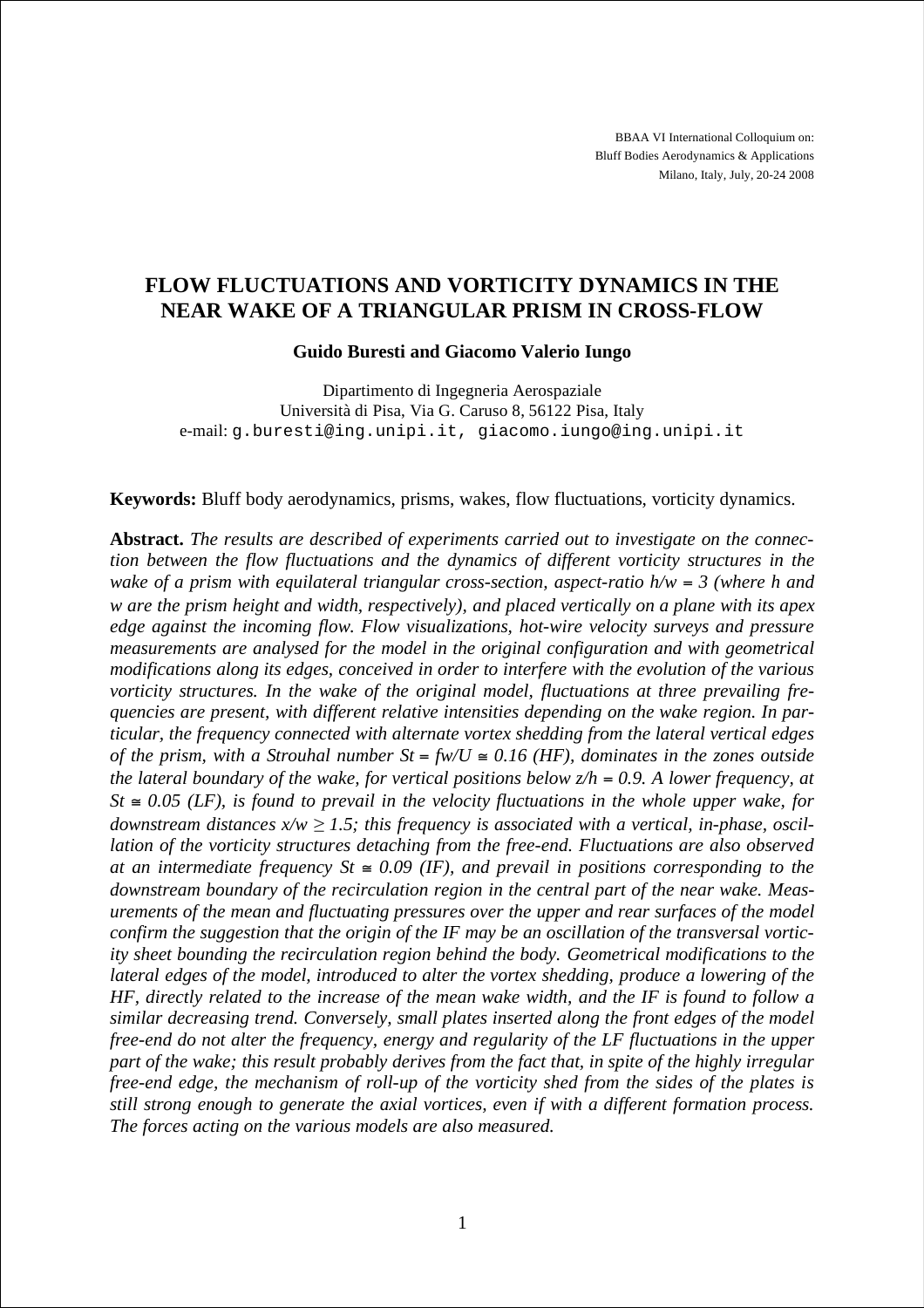## **1 INTRODUCTION**

The prediction of the unsteady aerodynamic loads on three-dimensional bluff bodies is of interest for many engineering applications, as, for instance, the design of buildings under the action of the wind. These unsteady loads are produced by velocity fluctuations connected with the dynamics of the vorticity structures present in the wake. Therefore, in order to achieve a satisfactory predictive capability of the aerodynamic loads on these types of bodies, the present understanding of wake flows must be increased through an accurate analysis of the velocity fluctuations and of their connection with the dynamic behaviour of the vorticity structures.

In particular, considering finite cylinders and prisms in cross-wind, the wakes are dominated by the velocity fluctuations induced by the alternate vortex shedding from the body sides, but further fluctuations at different frequencies may appear in the near wake, which are connected with the dynamics of the vorticity structures originated by the flow passing over the body free-end; these structures are considerably influenced by the shape of the body crosssection and by the wind orientation. In previous investigations ([1], [2], [3]), the fluctuating wake flow field of a prism with equilateral triangular cross-section, aspect-ratio  $h/w = 3$ (where *h* is the prism height and *w* the width of its cross-section base), and placed vertically on a plane with its apex edge against the incoming flow, was characterized through hot-wire measurements. For this body shape and this direction of the flow, two strong counter-rotating vortices were found to detach from the free-end, and to significantly influence all the upperwake flow field. Furthermore, fluctuations at three prevailing frequencies were singled out, with different relative intensities depending on the wake regions.

In particular, the frequency connected to alternate vortex shedding from the lateral vertical edges of the prism, corresponding to a Strouhal number  $St = f w / U \approx 0.16$ , was found to dominate for vertical positions below  $z/h = 0.9$ , and to be particularly strong in the regions just outside the lateral boundary of the wake. A lower frequency, at  $St \approx 0.05$ , was found to prevail in the velocity fluctuations on the whole upper part of the wake, and in particular above  $z/h = 1.0$ for downstream distances  $x/w \ge 1.5$ . The interest of this frequency derives also from the fact that in [4] velocity fluctuations with a dominating frequency at 1/3 of the usual vortex shedding frequency had been found in the upper portions of the wake of a finite circular cylinder with a much higher aspect-ratio  $(h/d = 25)$ , and had been shown to be capable of producing significant cross-flow oscillations when their frequency coincided with the natural one of the cylinder. A low-frequency peak in the velocity spectra was also detected in [5] aside the upper wake of finite circular cylinders, and in both these works it was suggested that this frequency might be related to oscillations of the tip vortices. In effect, by using time-frequency techniques for component extraction and cross-correlation analysis (described in detail in [6]), it was shown in [1] that the upper wake low frequency may be associated with a vertical, inphase, oscillation of the vorticity structures detaching from the free-end.

A LES simulation of the same flow configuration, described in [7], provided values of the rms wake fluctuations that were in good agreement with those obtained from the hot-wire measurements reported in [2], in spite of being carried out at a lower Reynolds number (*Re* =  $Uw/v = 104$  instead of  $Re = 1.5 \cdot 10^5$ ). In particular, it confirmed the connection between the low frequency fluctuations and the oscillation of the counter-rotating axial vortices detaching from the body tip and of the sheets of vorticity wrapped around them. Furthermore, it allowed the shape of the upper boundary of the near wake to be characterized, and showed that the vorticity sheets shed from all the edges of the prism interact in a non-trivial way to give rise to a complex topology, with a striking difference between the vertical positions of the middle and lateral portions of the upper wake boundary. The role of the cross-flow vorticity component shed from the rear edge of the body free-end could also be highlighted.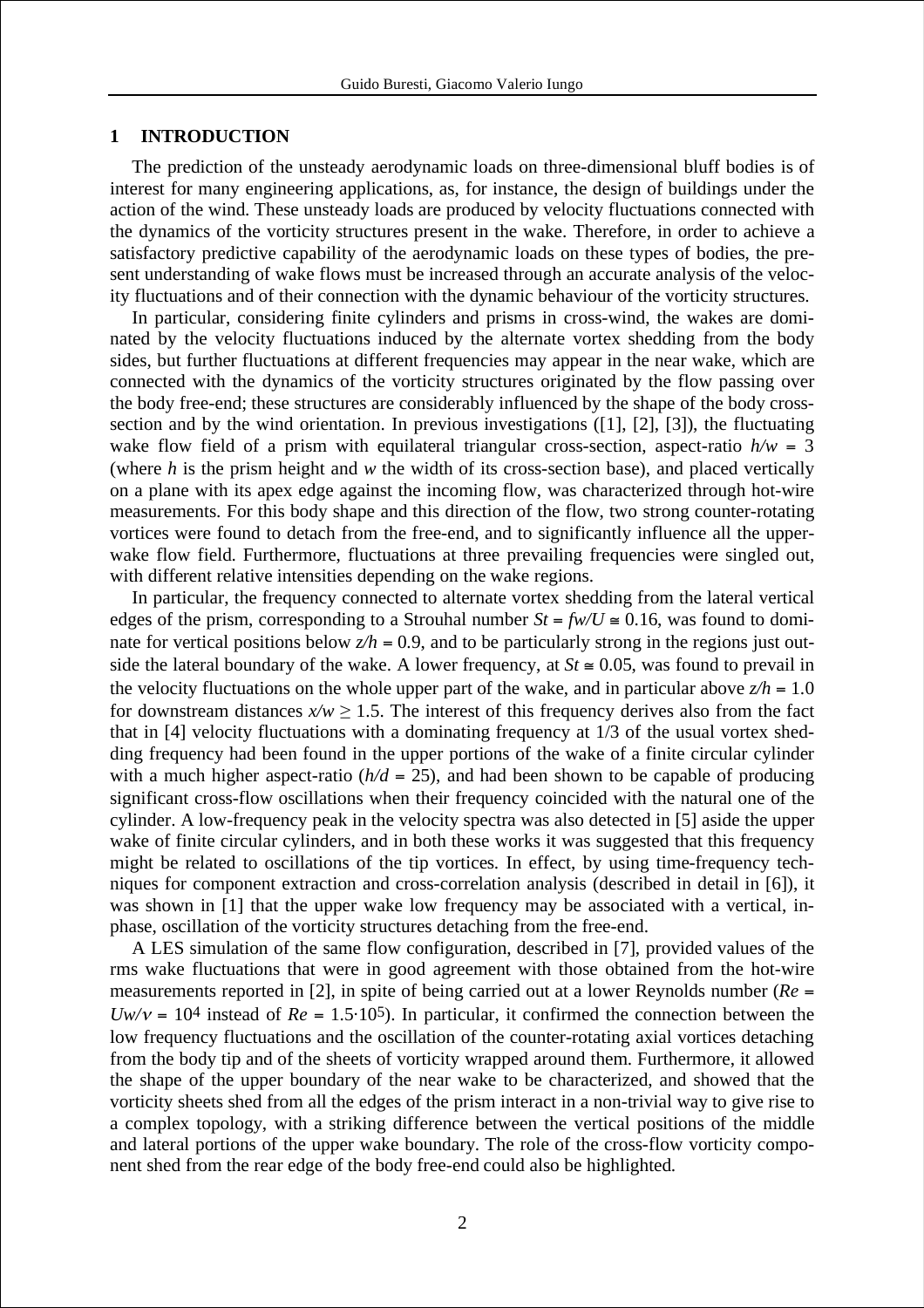In [3], wake velocity fluctuations at an intermediate frequency  $St \approx 0.09$  were also observed, and were found to prevail in the symmetry plane  $y/w = 0$ , in positions corresponding to different downstream distances depending on the value of *z/h*. By using as a reference the numerical information provided by the abovementioned LES simulation, it was suggested that they may be caused by a flag-like oscillation of the sheet of transversal vorticity shed from the rear edge of the body free-end, and approximately lying along the downstream boundary of the recirculation region in the central part of the near wake.

In the present paper the results are described of experiments carried out to further investigate on the connection between the wake flow fluctuations and the dynamics of the different vorticity structures. Flow visualizations, hot-wire velocity surveys and pressure measurements are analysed for the model in the original configuration and with geometrical modifications along its edges, conceived in order to interfere with the evolution of the various vorticity structures, and thus to ascertain if connections exist between the various frequencies present in the wake. The forces acting on the various models are also measured.

## **2 EXPERIMENTAL SET-UP AND PROCEDURES**

The tests were carried out in the subsonic wind tunnel of the Department of Aerospace Engineering of the University of Pisa, and the experimental set-up is sketched in Fig. (1), where the used reference frame is also shown. The model has an equilateral triangular cross-section, an aspect ratio  $h/w = 3$  (with a base width  $w = 90$  mm), and is positioned vertically on a plane, where the boundary layer thickness is approximately 10 mm, and may thus confidently be assumed not to affect the flow in the upper-wake region. The wind-tunnel turbulence level is about 0.9%, and most of the tests were carried out at a Reynolds number  $Re = Uw/v = 1.5 \cdot 10^5$ .

The model was connected to a support, positioned below the plane and inside a fairing, which was replaced by a six-component strain-gage balance when forces were measured. The flow visualizations were performed by injecting smoke upstream of the model with a probe, so that the shear layers detaching from the model edges could be highlighted; the light sheet was produced by a Magnum 1.1 Stocker Yale laser with a wavelength of  $\approx 900$  nm and an output power of 750 mW. The pressure measurements were carried out using two Pressure Systems ESP-16HD electronic pressure scanners, each with 16 ports and transducers, which were previously calibrated. The pressure taps on the surfaces, about 0.5 mm in diameter, were connected to the respective ports through  $\approx 400$  mm long plastic tubes, assuring that the highest frequency of interest (viz. that of vortex shedding) could be adequately described. From each port, signals comprising  $2^{16}$  samples were acquired with a sampling rate of 2 kHz.



Figure 1: Experimental set-up. a) model orientation; b) test lay-out.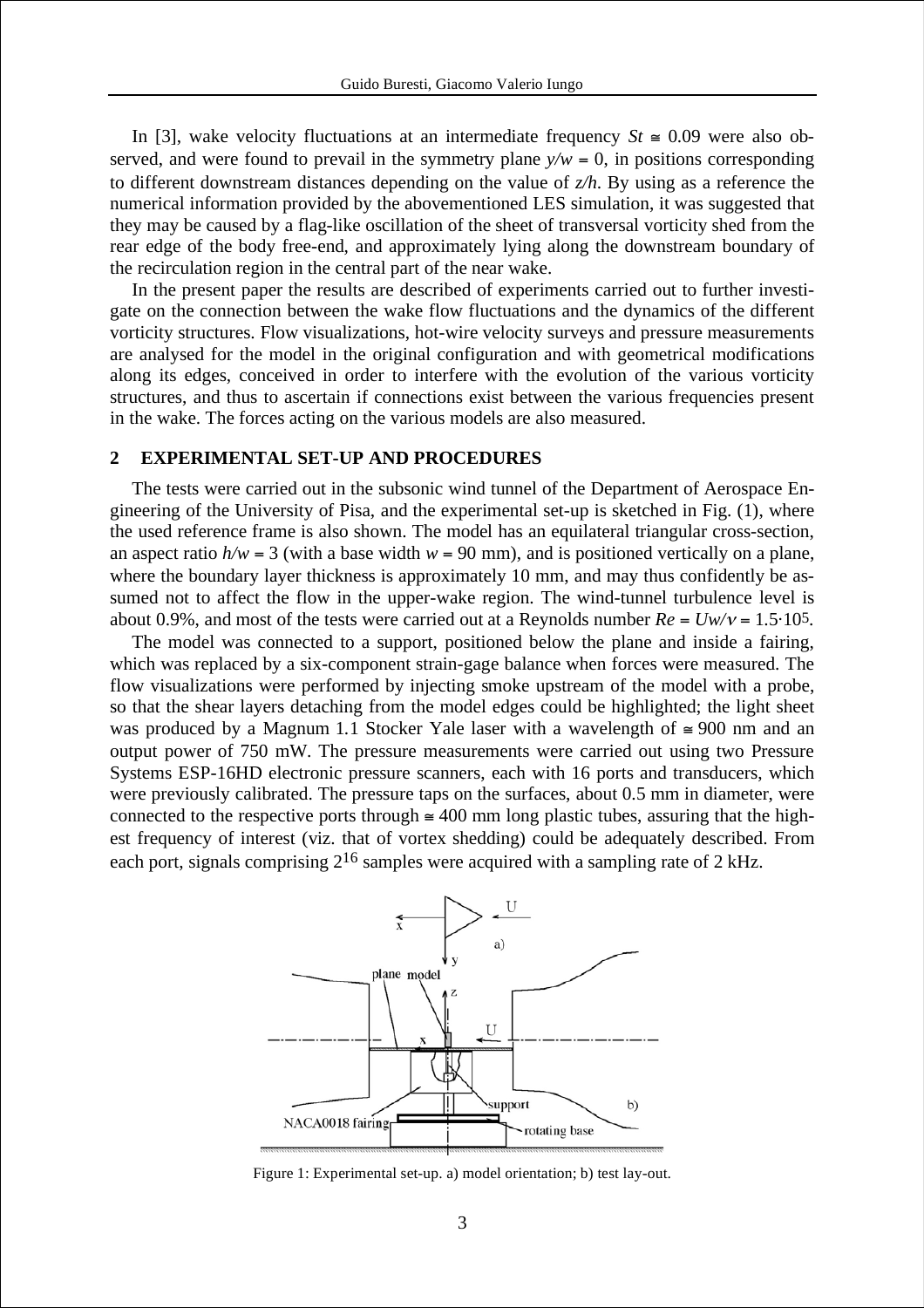As for the velocity measurements, single-component Dantec type 55 hot-wire probes and an IFA AN 1003 A.A. Lab System anemometry module were used. After extensive preliminary tests, a sampling frequency of 2 kHz and a time-length of approximately 33 s were chosen for the acquisitions. The probes were used with their wire oriented horizontally, and were moved in the axial, vertical and transversal directions using a computer-controlled traversing support rig, which allowed detailed characterizations of the wake flow field to be obtained.

All the various dominating spectral components in the wake fluctuations are generally highly intermittent and with significant modulations, both in amplitude and frequency. The analysis of the velocity and pressure signals was then first carried out by using wavelet spectra, which are analogous but smoother than Fourier spectra for highly unsteady signals. Subsequently, a procedure based on the wavelet and Hilbert transforms, described in detail in [6], was used to extract and characterize the various dominating frequencies present in the signals. In brief, the energy wavelet maps, produced using a complex Morlet wavelet with a high value of the wavelet central frequency (to increase the frequency resolution and reduce the interference effects between adjacent components), are filtered by neglecting the wavelet coefficients outside a band centred at the frequency of interest. The inverse wavelet transform is then applied to obtain the time-series corresponding to the extracted component, which is a narrow-band signal whose modulations in amplitude and frequency may be characterized through a demodulation technique based on the construction, by means of the Hilbert transform, of its associated *analytic signal*. The time-variation of the amplitude and of the instantaneous frequency of the extracted component may thus be obtained and analysed. The instantaneous phase difference between two analogous components extracted from simultaneously acquired signals may also be obtained from their associated *cross-analytic signal* and from the *Hilbert Local Correlation Coefficient*, *HLCC*, which varies from  $-1$  to  $+1$  and gives the time variation of the contribution to the correlation between the two signals (see [6]).

#### **3 RESULTS FOR THE ORIGINAL PRISM**

# **3.1 Hot-wire measurements**

The velocity signals acquired aside the wake of the original prism are characterized by the presence of a spectral peak around  $St \cong 0.16$ , which, through the analysis of the correlation between signals simultaneously acquired on the two sides of the wake, was shown to correspond to an alternate vortex shedding from the lateral vertical edges of the prism. The regions where this frequency (which will be denoted as HF in the following) is particularly evident are those just outside the lateral wake boundary; the latter may adequately be detected by moving the hot-wire probe from high to low absolute values of *y/w*, and finding the positions corresponding to a local maximum of the kurtosis of the velocity signals. The HF peak decreases in intensity moving up in the vertical direction and increases moving downstream until  $x/w \approx 2.5$ , which may then be assumed to roughly correspond to the formation length of the vortices. An example of wavelet spectrum obtained in a point in which this peak dominates is shown in Fig. (2a).

As already pointed out, a lower frequency at  $St \cong 0.05$  (LF in the following) was also detected in the upper part of the wake, and becomes the dominating one above  $z/h \approx 1.0$  and from  $x/w \approx 1.5$  to  $x/w = 4.0$  (see Fig. (2b)). Both experimental and numerical analyses, [7], showed that this frequency is associated with a vertical, in-phase, oscillation of the vortical structures present in that region, i.e. both the two counter-rotating axial vortices detaching from the body free-end and the upper part of the vorticity layer that originates from the body sides and is dragged around the above-mentioned vortices.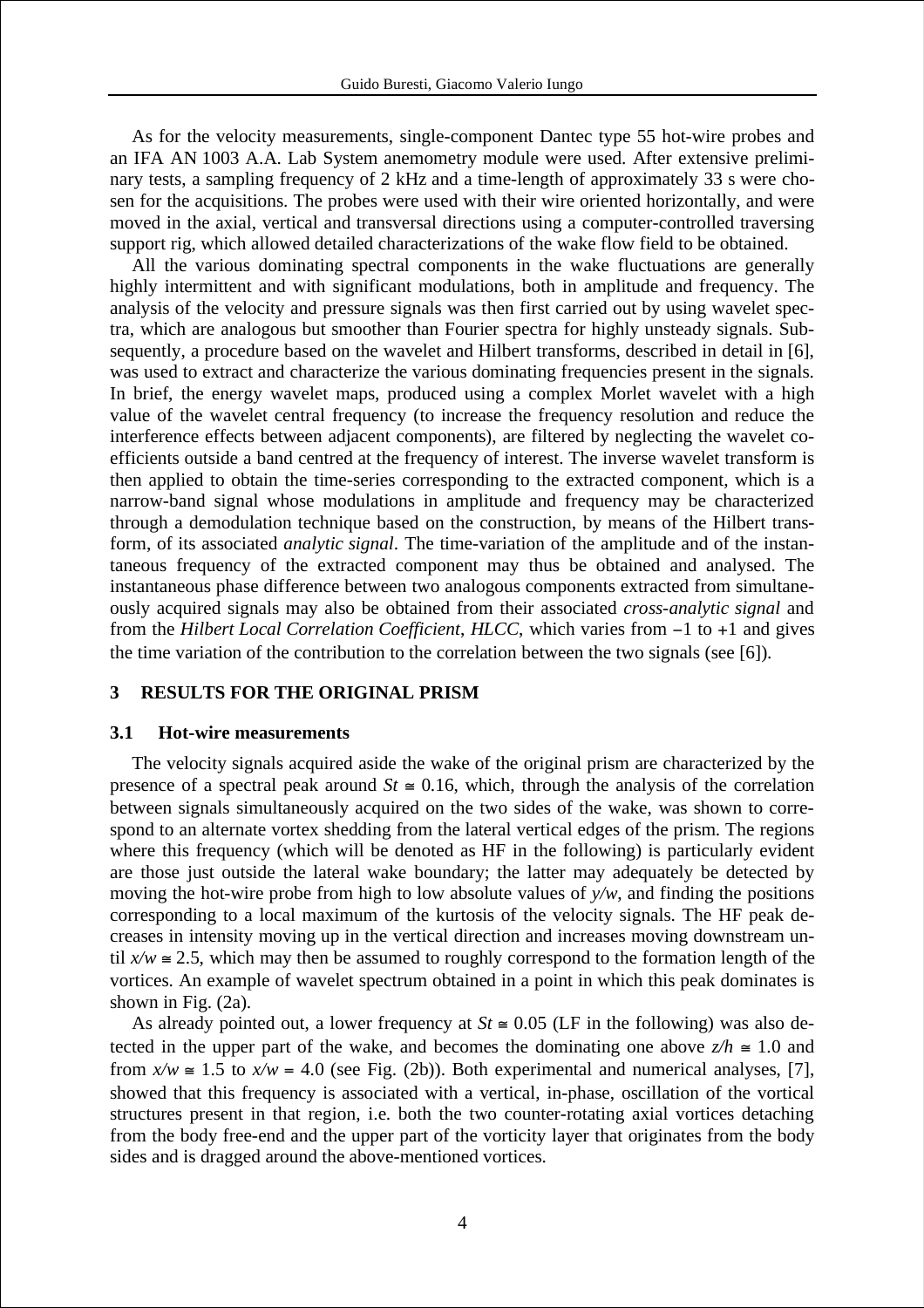

Figure 2: Examples of the wavelet spectra obtained in various regions around the wake. a)  $x/w = 2.5$ ,  $y/w = 1.0$ ,  $z/h = 0.5$ ; b)  $x/w = 4.0$ ,  $y/w = 0.5$ ,  $z/h = 1.1$ ; c) *x/w* = 2.5, *y/w* = 0, *z/h* = 0.5; d) *x/w* = 2.5, *y/w* = 2.5, *z/h* = 0.3.

A careful analysis of all the velocity signals showed that another spectral peak at an intermediate frequency  $St \approx 0.09$  (IF in the following) becomes dominant in the wake symmetry plane  $y = 0$ , in positions corresponding to different stream-wise coordinates  $x/w$  depending on the vertical position; as an example, the spectrum obtained at  $z/h = 0.5$  and  $x/w = 2.5$  is shown in Fig. (2c). By analysing the numerical results of [7] and flow visualizations, it was suggested in [3] that the fluctuations at this frequency are caused by a flag-like oscillation of the sheet of transversal vorticity shed from the rear edge of the body free-end, and approximately lying along the downstream boundary of the recirculation region in the central part of the near wake

The three above described frequencies may also be found together in the spectra of velocity signals acquired aside the wake, sufficiently far from its boundary, Fig. (2d). In such positions the fluctuations due to vortex shedding are reduced in such a way that the peaks at the remaining frequencies become detectable. Therefore, even if the fluctuations at the various frequencies are probably produced by the dynamics of different vorticity structures, and are thus clearer near the regions where these structures are present, they all contribute to the global oscillation of the wake, which is indeed best felt further away from its boundaries.

In order to substantiate the previous physical interpretations on the origin of the IF, measurements of the mean and fluctuating pressures over significant parts of the model free-end and rear surfaces were carried out to single out the regions where the intermediate frequency dominates, and the main results of these tests are described in the following section.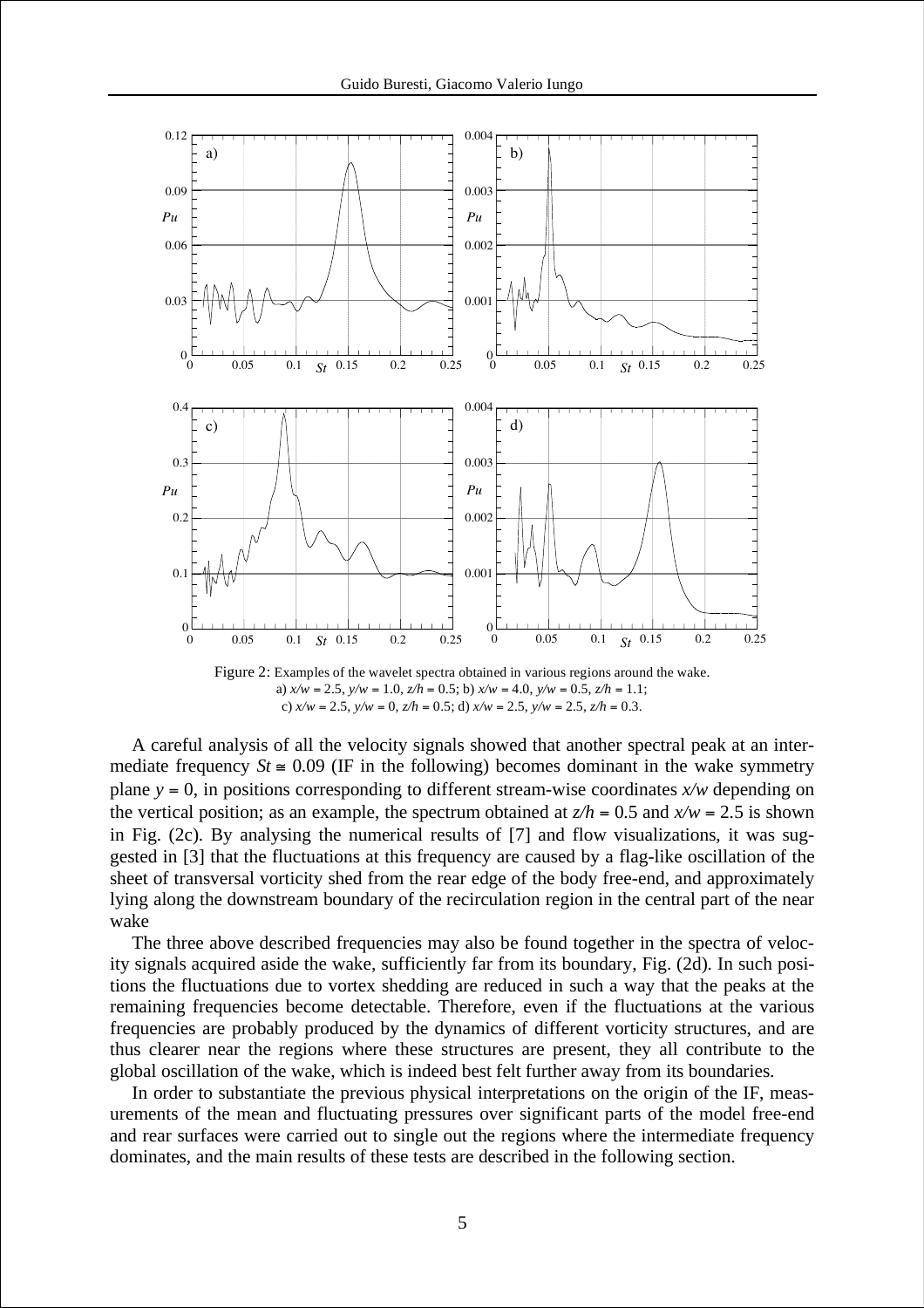## **3.2 Pressure measurements**

Pressure measurements were first carried out over the free-end surface; a general view of the positions of the pressure taps is given in Fig. (3), where the relevant coordinates are also reported. The comparison between all the mean values of the pressure coefficients obtained in the present investigation (from at least six acquisitions for each point) and the results of the numerical simulation described in [7] is shown in Fig. (4).



Figure 3: Positions and coordinates of pressure taps over the tip surface.



Figure 4: Comparison between experimental and numerical pressure coefficients over the tip.

As can be seen, in spite of the different values of the Reynolds number, a good agreement is found. However, in proximity to the rear edge the experimental pressure suction is slightly less intense than in the LES simulation. In other words, in the experiments the vortices seem to lift up from the tip surface slightly before than in the numerical simulation.

The analysis of the fluctuating pressure signals provides more information on the dynamics of the vorticity structures over the free-end. In Fig. (5a) the wavelet spectra of the pressure fluctuations are shown for three points along the centreline; as can be seen, the intermediate frequency (at  $St \cong 0.09$ ) becomes dominant moving towards the rear edge of the free-end, but it is also clearly visible more upstream, together with the lower frequency (at  $St \approx 0.05$ ) connected with the oscillation of the axial vortices. The IF is even stronger and more dominant on lateral points along the rear edge, as can be appreciated from Fig. (5b).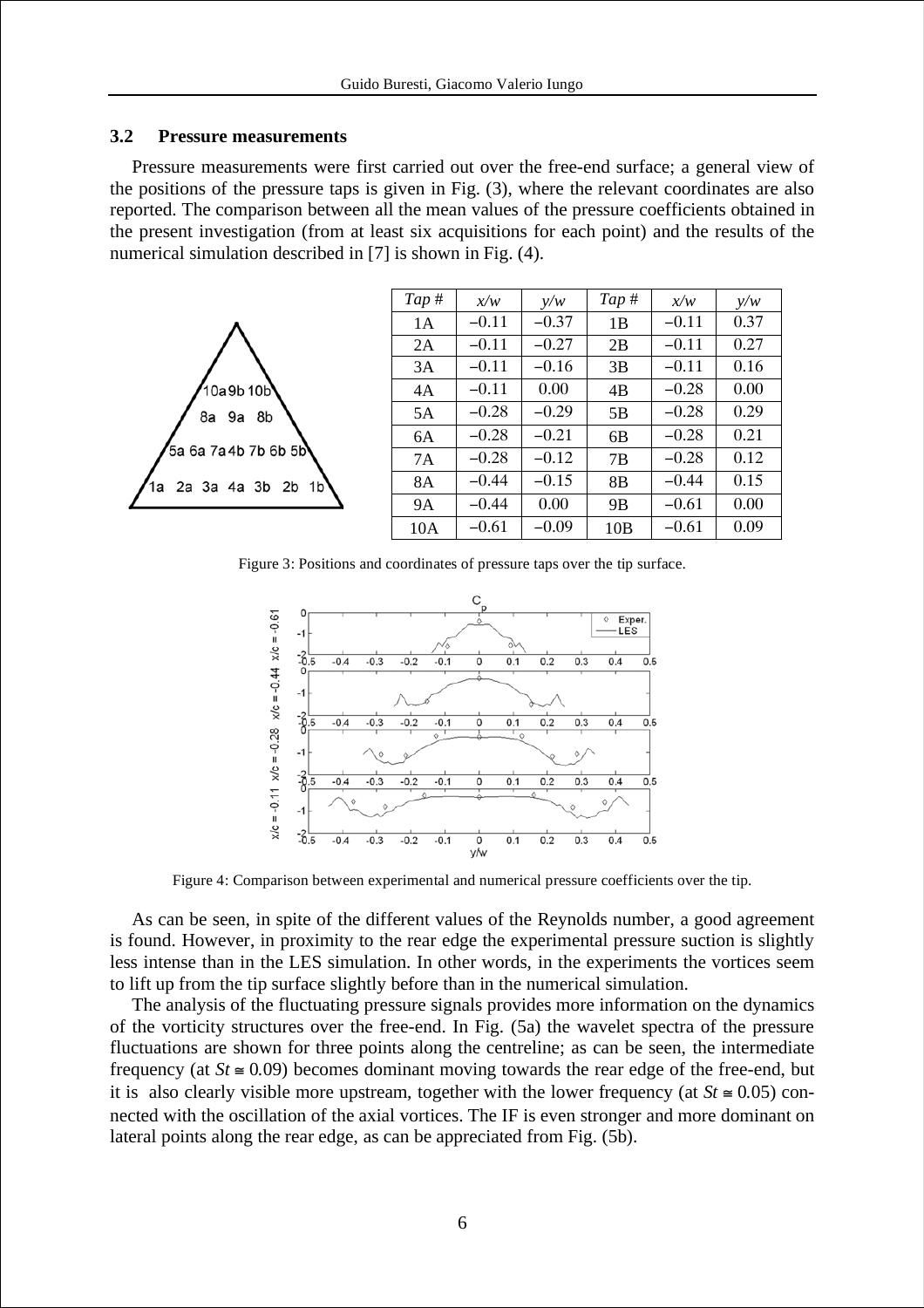

Figure 5: Wavelet spectra of pressure fluctuations at various positions over free-end surface.

The pressure measurements on the rear surface were carried out using 8 pressure taps on the symmetry plane  $y/w = 0$  from  $z/h = 1/9$  to  $z/h = 1/2$ , with a mutual vertical spacing of  $\Delta z/h = 1/18$ ; furthermore, pressure taps were also positioned at  $v/w = \pm 0.25$  and  $z/h = 1/6$ , 1/3 and 1/2. The results of the statistical analysis of the pressure coefficients obtained on the symmetry plane are reported in Figs. (6). In this case the measurements were carried out at two different values of *Re*, and, as can be seen, the differences are not significant.

The first point to be noticed is that a local maximum of the mean *Cp* is clearly present between  $z/h = 5/18$  and  $z/h = 6/18$  (Fig. (6a)); therefore, this region may confidently be associated with the location where, on average, the transversal shear layer impinges over the rear surface. On the other hand, the maximum value of the standard deviation is found at  $z/h = 1/6$ (Fig. (6b)), showing that the pressure fluctuations are definitely higher on the portion of rear surface lying just below the recirculation region.



Figure 6: Pressure coefficients over rear surface at  $y/w = 0$ . a) mean value; b) standard deviation.

Perhaps the most interesting result, as regards the characterization and the definition of the origin of the intermediate frequency, is the variation of the spectra of the pressure fluctuations as a function of the vertical position, which is shown in Fig. (7). Indeed, the intensity of the corresponding spectral component clearly increases moving downwards, and becomes definitely dominating below the reattachment of the recirculation region. Therefore, this result, together with the dominance of this component along the rear edge of the free-end, perfectly confirm the previous interpretation on the origin of the velocity fluctuations reported in [3], and substantiate the association of the intermediate frequency with oscillations of the sheet of transversal vorticity bounding the recirculation region behind the body.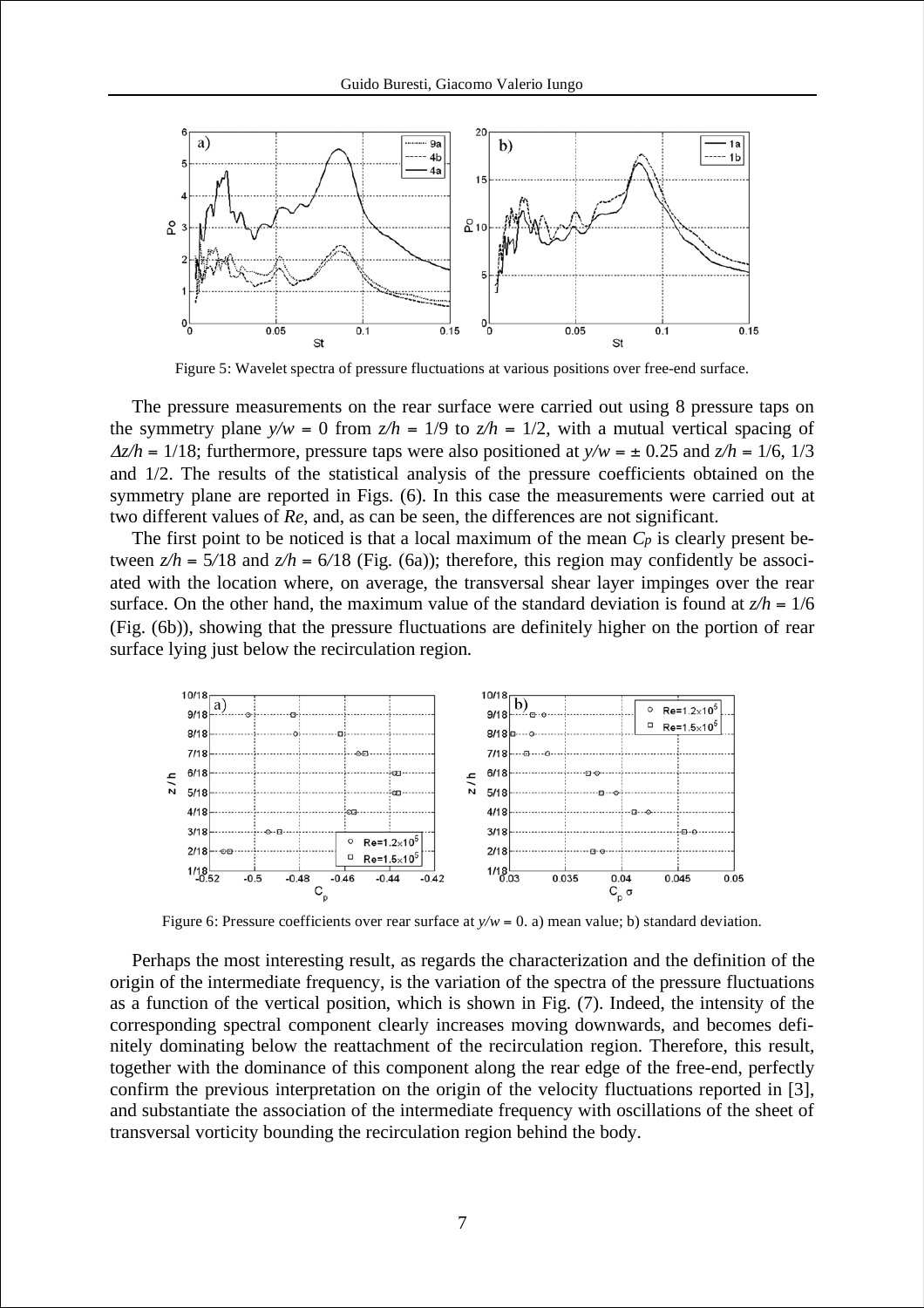

Figure 7: Wavelet spectra of pressure fluctuations over rear surface at  $y/w = 0$ .  $Re = 1.5 \cdot 10^5$ .

Finally, to further characterize the fluctuating pressure field over the rear surface, the correlation between couples of pressure signals acquired in different positions was evaluated. To this end, the method described in [6] was used, which consists in extracting the spectral components of interest from the two signals and calculating their cross-correlation through the *Hilbert Local Correlation Coefficient*, *HLCC*. The latter provides the time variation of the cross-correlation coefficient between two signals having similar frequencies.

The procedure was applied to pairs of signals acquired either in different positions along the centreline, or in symmetrical positions on its sides (i.e.  $y/w = \pm 0.25$ ). In all cases the median value of *HLCC* was found to be around 0.94, which suggests that the oscillations of the whole shear layer bounding the recirculation region are in phase and have a global effect, causing almost simultaneous pressure fluctuations over the rear surface.

More details on the analysis of all the obtained pressure signals may be found in [8].

# **4 RESULTS FOR THE MODIFIED MODELS**

#### **4.1 Modifications of the vertical edges of the prism**

Having confidently established the relation between the dominating frequencies found in the wake of the prism and the dynamics of different vorticity structures, it was decided to deeper investigate on the possible connection between the various frequencies. To this end, geometrical modifications were introduced on the model in order to successively interfere with the dynamics of the single vorticity structures.



Figure 8: Geometrical modifications to affect the alternate vortex shedding: a) Mod1; b) Mod2.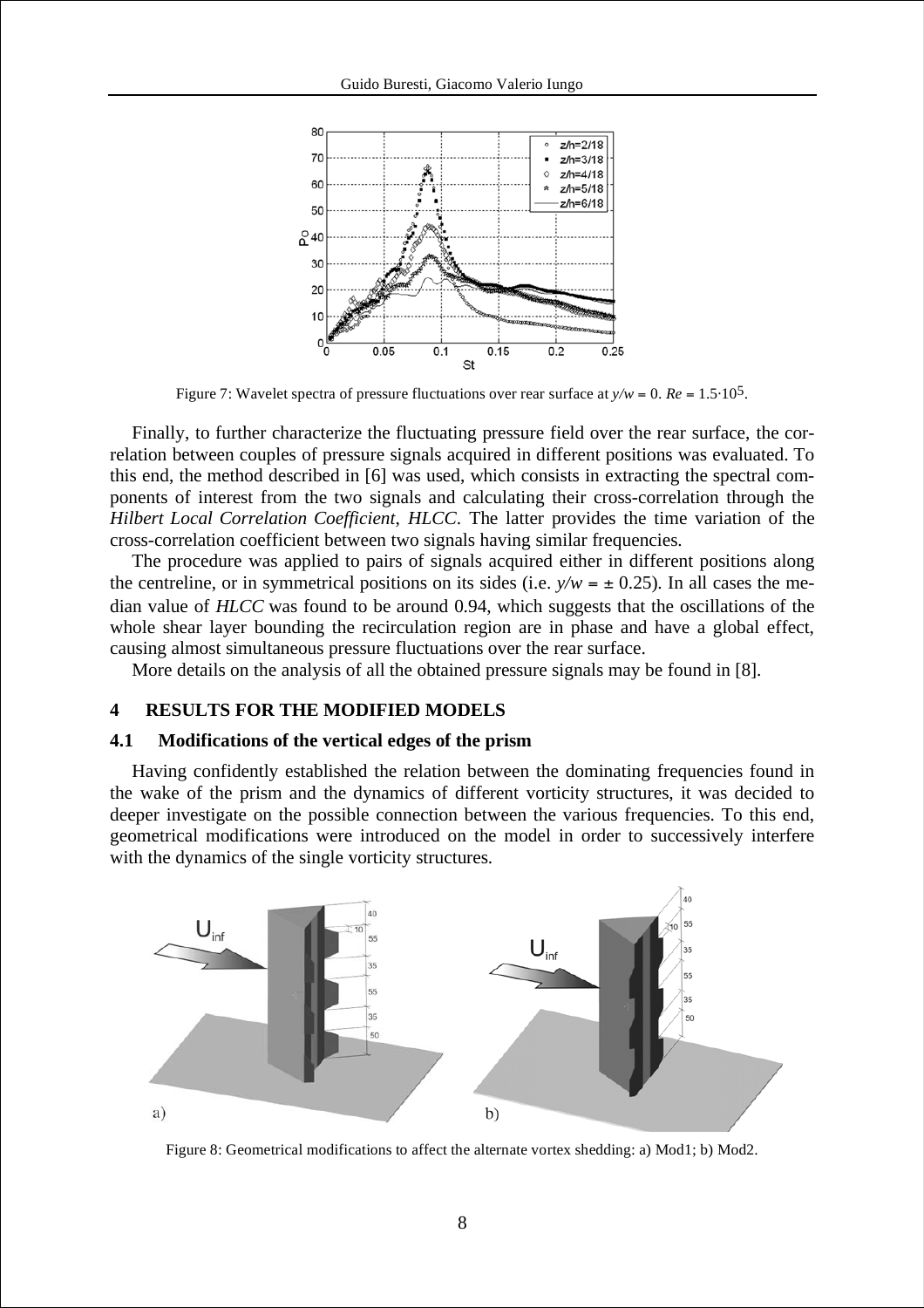

Figure 9: Wavelet spectra for original and Mod1 configurations. a)  $x/w = 4$ ,  $y/w = -1.5$ ,  $z/w = 0.3$ ; b)  $x/w = 2.75$ ,  $y/w = 0$ ,  $z/w = 0.4$ .



Figure 10: Wavelet spectra for original and Mod2 configurations. a)  $x/w = 2.5$ ,  $y/w = -0.88$  (orig.),  $y/w = -1.5$  (Mod2),  $z/w = 0.3$ ; b)  $x/w = 2.875$ ,  $y/w = 0$ ,  $z/w = 0.3$ .

The first attempt was to alter, and possibly inhibit, the vortex shedding mechanism by introducing three-dimensional modifications to the lateral edges of the model. In particular, 20 mm high trapezoidal indentations were placed extending either the lateral surfaces or the rear surface (respectively Mod1 and Mod2 in Fig. (8)).

In Figs. (9) and (10) the spectra of hot-wire signals from positions where the vortex shedding or the intermediate frequencies were dominant are reported for the original and modified models. As can be seen (Figs. (9a) and (10a)), with neither modification the frequency associated with vortex shedding disappears, even if a lowering of its value is found, which, as will be seen, is in strict connection with the increase of the mean wake width.

Particularly interesting is the Mod2 case, for which, in spite of the significant geometrical disturbances introduced along the lateral edges, the vortex shedding is apparently still present, and the large widening of the wake produces much stronger fluctuations, which are felt even close to the free-end and at larger lateral distances. This is why in Fig. (10a) the comparison is made for different lateral positions for the original and modified models, to allow the same scale to be used.

To further characterize the wake variations introduced by the modifications to the lateral vertical edges of the prism, hot-wire wake surveys were carried out, which are described in detail in [8]. Here only the standard deviations obtained at two different downstream sections of the wake and various vertical coordinates are shown in Fig. (11) for the original model and the Mod2 configuration. The significant increase of the width of the wake for the modified model is evident; furthermore, the increased fluctuations for  $x/w = 4$  and  $z/h = 1.1$  suggest that the vertical size of the wake is also increased.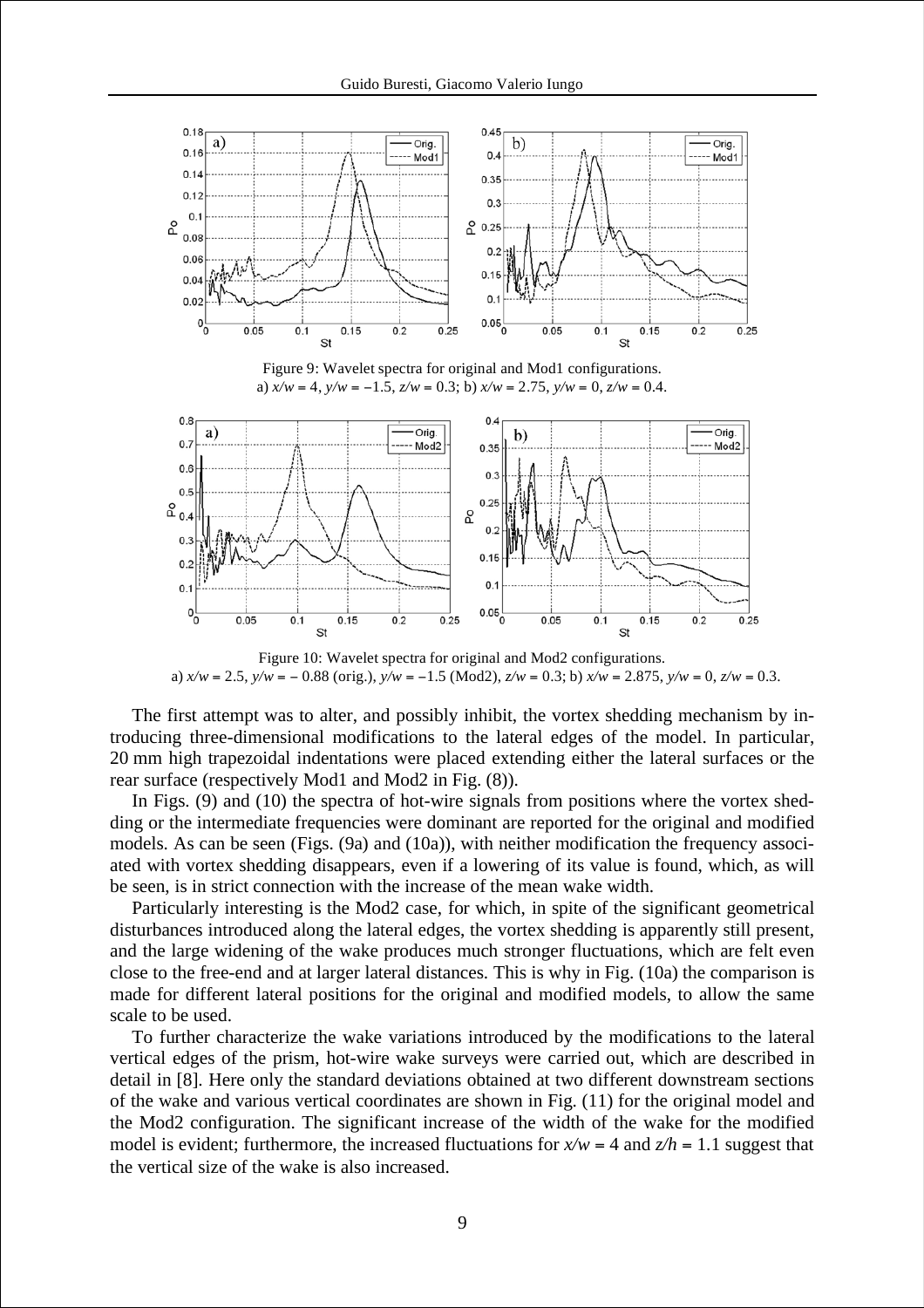

Figure 11: Standard deviations of the h-w signals for the original model and Mod2. a)  $x/w = 2.5$ , b)  $x/w = 4$ .

The Strouhal number of the HF, which was  $St \cong 0.16$  for the original model, was found to change to  $St \cong 0.142$  for Mod1 and  $St \cong 0.098$  for Mod2, in an almost perfect inverse relation to the increase of the wake width.

For the original and Mod2 models, simultaneous measurements of the velocity fluctuations on the two sides of the wake boundary were carried out by using two hot-wire probes. The analysis of the signals through the wavelet-Hilbert technique confirmed that also for Mod2 the HF frequency is indeed related to an alternate vortex shedding, even if, as could have been expected, with a different level of regularity. In effect, the median values of *HLCC*, obtained using comparable procedures, were  $H L C C \cong -0.94$  with a standard deviation of  $\cong 0.18$  for the original model, and  $H L C C \cong -0.84$  with a standard deviation of  $\cong 0.45$  for Mod2.

Considering now the connection between the various frequencies, an important point arising from Figs. (9b) and (10b) is that the intermediate frequency decreases roughly in proportion to the vortex shedding frequency. This result may be explained by considering that, according to the previously described physical interpretation, this frequency is connected with the oscillations of the recirculation region; now, the widening of the wake for the modified models is likely to produce a similar variation of the length of the recirculation region, which is the reference length for the intermediate frequency. Anyway, particularly for the Mod2 case, the unsteadiness and modulations of this component were also found to be higher.

On the other hand, as will be better described in the following section, the modifications to the lateral edges of the prism did not produce any significant variation in the LF fluctuations in the upper wake region.

Finally, the drag forces acting on the three models were measured through the strain-gage balance. To allow a sensible comparison to be carried out, the corresponding drag coefficients were evaluated using the effective area of the cross-flow projection of the three models as reference surface, and the obtained results are reported in Table 1. As can be seen, the values of the drag coefficient are the same for the original and the Mod1 models. Conversely, a significantly higher value was found for the Mod2 configuration; this result is certainly due to the considerably wider wake of this model, caused by the orientation of the introduced indentations, and to the intense vortex shedding that was still found to characterize its wake.

| $Ori\,\sigma$ inal | Mod1           | ∖⊿օժ |
|--------------------|----------------|------|
| -0.82              | $(1 \times 7)$ | 118  |

Table 1: Drag coefficients based on the cross-flow area for original and modified models.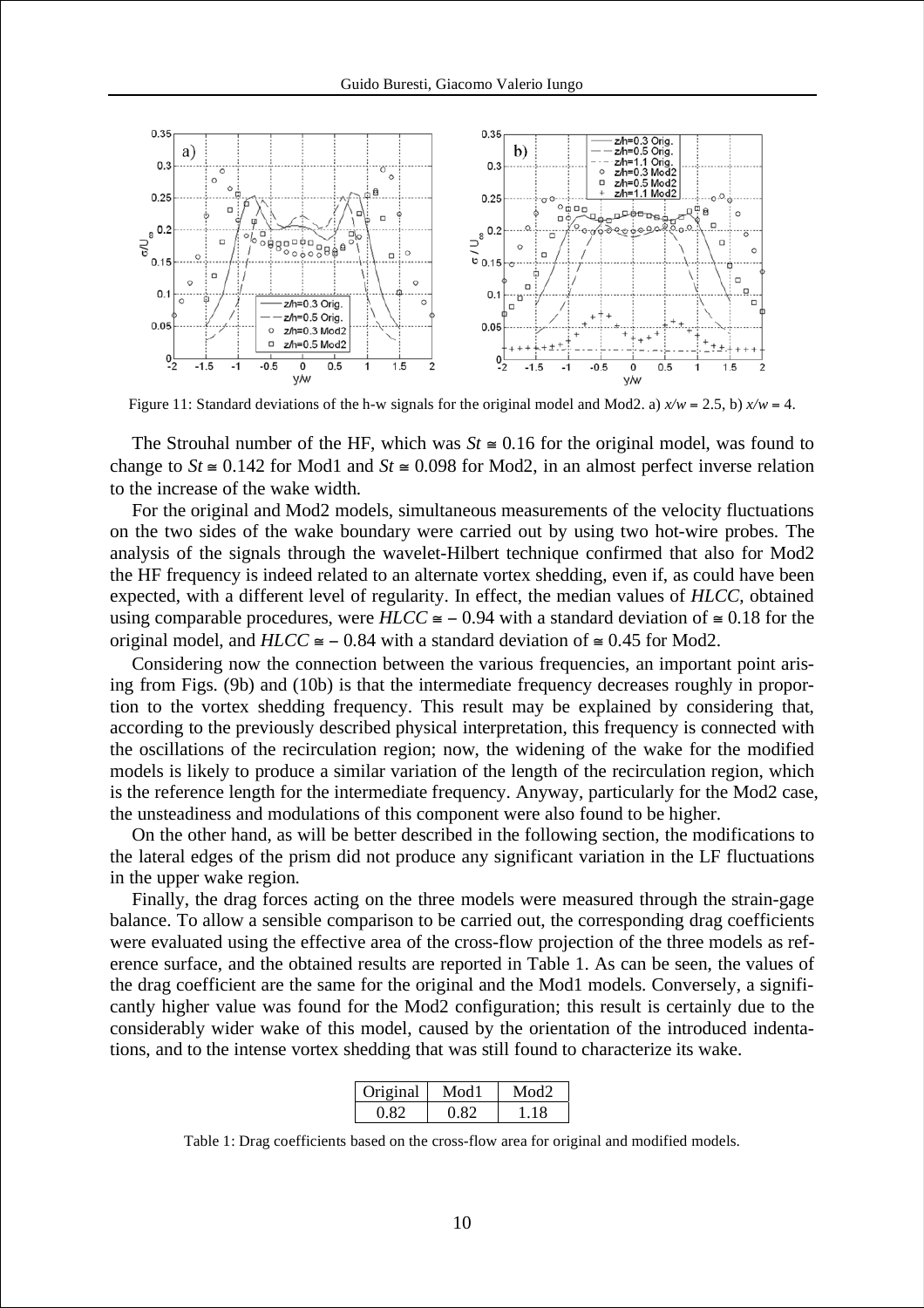## **4.2 Modifications of the free-end edges of the prism**

To try to interfere with the dynamics of the vorticity structures originating from the freeend, geometrical modifications to its edges were introduced. In particular, to directly influence the structure of the shear layer bounding the recirculation zone, and, consequently, the intermediate frequency, the rear free-end edge was first modified, by adding to it triangular indentations (Mod3, Fig (12a)) and an elongation with a circular arc plate (Mod4, Fig (12b)).



Figure 12: Geometrical modifications to affect the intermediate frequency: a) Mod3; b) Mod4.

The results of the survey of the wake velocity fluctuations showed that the effects of these modifications on the wake morphology were definitely negligible. In particular, the spectra showing the dominating peak at the vortex shedding frequency (not reported here for sake of brevity) remained practically unaltered; this could be expected, as no interference with the shear layers detaching from the lateral vertical edges was introduced. But even the intermediate frequency, which might have been presumed to be affected, showed virtually no change both in frequency and energy, as can be appreciated from Fig. (13).



Figure 13: Wavelet spectra for original and modified configurations. a) Mod3,  $x/w = 3$ ,  $y/w = 0$ ,  $z/w = 0.4$ ; b) Mod4,  $x/w = 2.875$ ,  $y/w = 0$ ,  $z/w = 0.4$ .

As for the lower frequency at  $St \approx 0.05$ , which had been found to dominate in the upper part of the wake, all the above described modifications did not produce any noticeable variation, thus demonstrating that it is not connected with the vortex shedding frequency or with the width of the wake. This is clearly seen from Fig. (14), where the spectra for the original and modified models, obtained at high lateral positions, are compared. Incidentally, Fig. (14a) also shows that the fluctuations at the vortex shedding frequency for the Mod2 configuration have a much higher intensity; in effect, for this case the associated peak is clearly detectable even in this position, together with a small peak also at the intermediate frequency.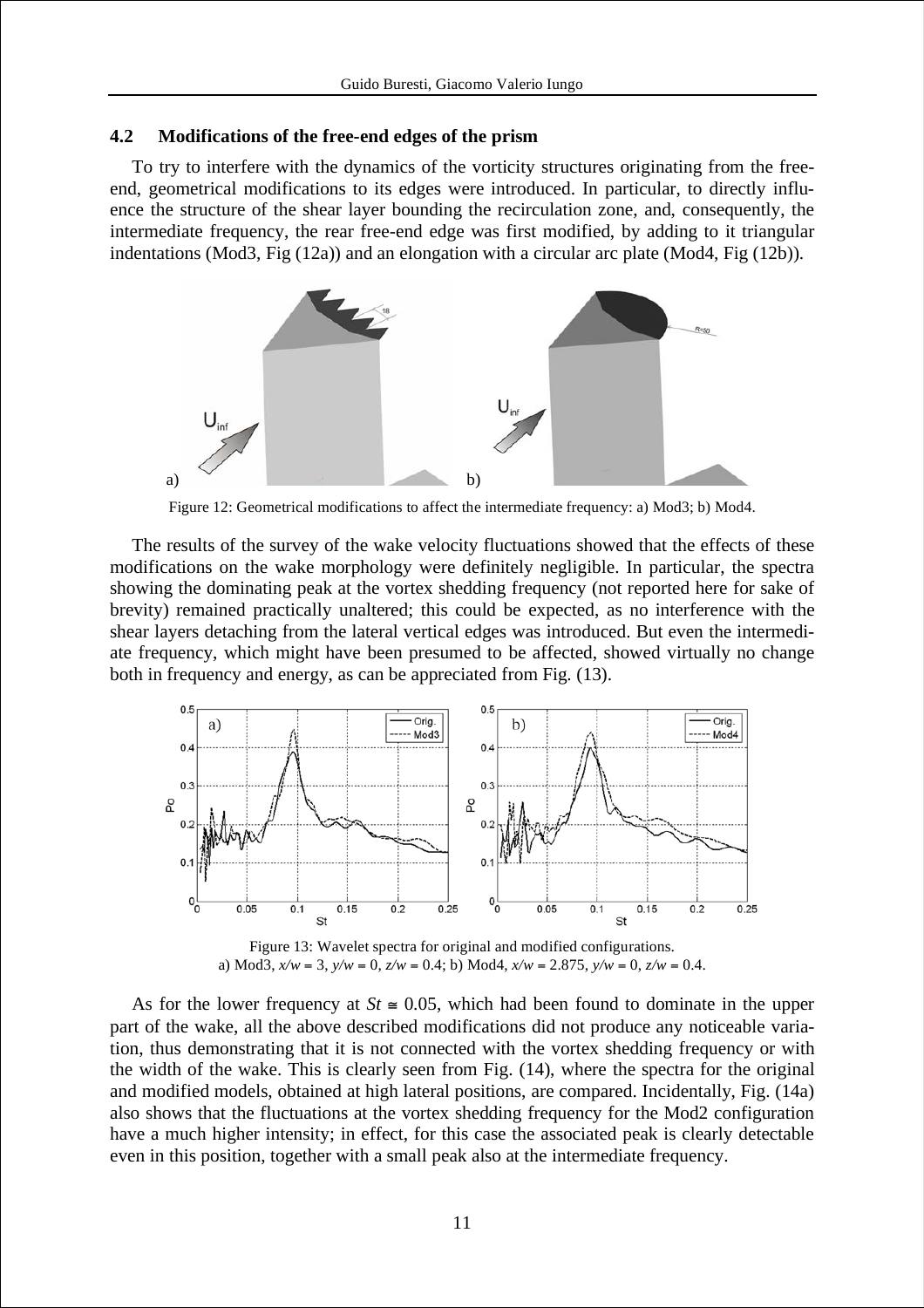

Figure 14: Wavelet spectra for original and modified configurations. a) Mod1 and Mod2,  $x/w = 4$ ,  $y/w = -1.5$ ,  $z/w = 1.1$ ; b) Mod3 and Mod4,  $x/w = 4$ ,  $y/w = -1.5$ ,  $z/w = 1.1$ .

In an attempt of directly interfering with the physical mechanism originating the low frequency, the front edges of the free-end were then modified in order to influence the roll-up of the shear layers and the formation of the free-end axial vortices. In particular, 10 mm high rectangular plates were added, both parallel and orthogonal to the upper surface (Mod5, Fig. (15a)). However, rather surprisingly, once again no variation was found in the frequency, energy and regularity of the fluctuations in the upper part of the wake, as may clearly be seen from the spectra of Fig. (15b). This suggests that, in spite of the highly irregular free-end edge, the mechanism of roll-up of the vorticity shed from the lateral sides is still strong enough to be able to generate the axial counter-rotating vortices whose dynamics was considered to be responsible for the presence of the low frequency.



Figure 15: Modification of free-end front edges: a) Mod5; b) spectra at  $x/w = 4$ ,  $y/w = -1.5$ ,  $z/w = 1.1$ .

In order to confirm the above conjecture, and also to characterize possible differences in the formation processes of the axial vortices for the two cases, flow visualizations were used to compare the near upper wake geometries of the original model and of the Mod5 configuration.

The images obtained for the original model by setting the laser sheet in two different vertical planes orthogonal to the free-stream direction, with the camera directed upstream, are shown in Fig. (16), with inverted gray levels.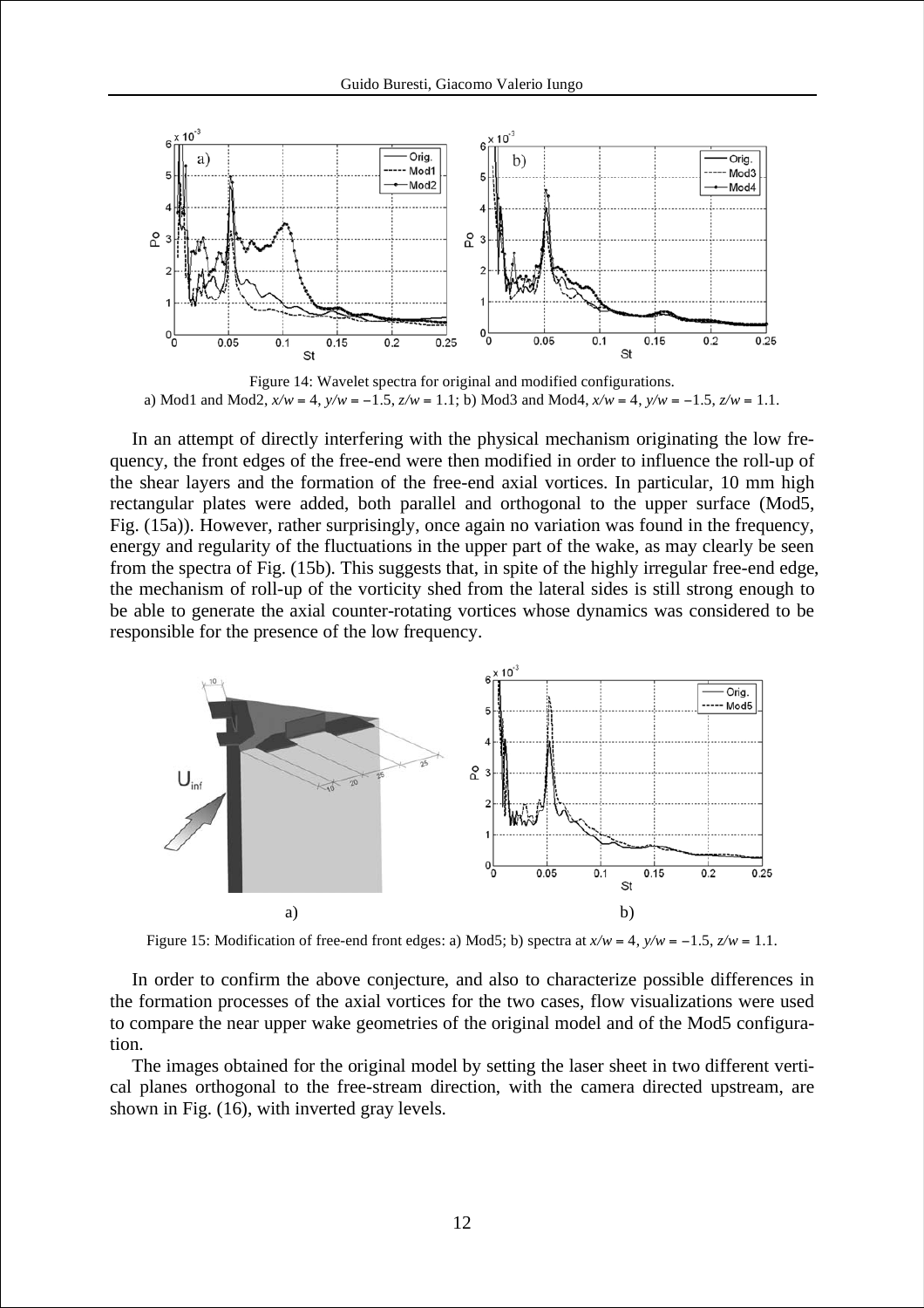

Figure 16: Flow visualizations in vertical cross-flow planes over original model free-end. Inverted gray levels. a)  $x/w = 0$ ; b)  $x/w = 0.25$ .

The visualizations largely confirmed the complex upper wake flow structure highlighted from the numerical simulations in [7]. In particular, the shear layers from the upstream surfaces, which are visualized by the smoke, are seen to wrap around the two counter-rotating vortices detaching from the front inclined edges of the free-end, whose lateral position is about  $y/w = \pm 0.3$ , in good agreement with the LES results and previous experimental findings described in [1].

Fig. (17) shows the visualizations obtained for the Mod5 model for the same vertical planes reported in Fig. (16), and for two planes placed more upstream. The main point that can be deduced from the comparison between the two cases is that the axial vortices are still generated downstream of the modified model, but with a completely different formation process. In particular, smaller vortices are produced along the edges of the plates that were added on each side of the free-end. However, these vortices, which have the same sign, coalesce in a single vortex behind the free-end, so that, eventually, a couple of counter-rotating vortices is produced which is comparable to the one deriving from the original model.



Figure 17: Flow visualizations in vertical cross-flow planes over Mod5 free-end. Inverted gray levels. a)  $x/w = -0.67$ ; b)  $x/w = -0.17$ ; c)  $x/w = 0$ ; d)  $x/w = 0.25$ .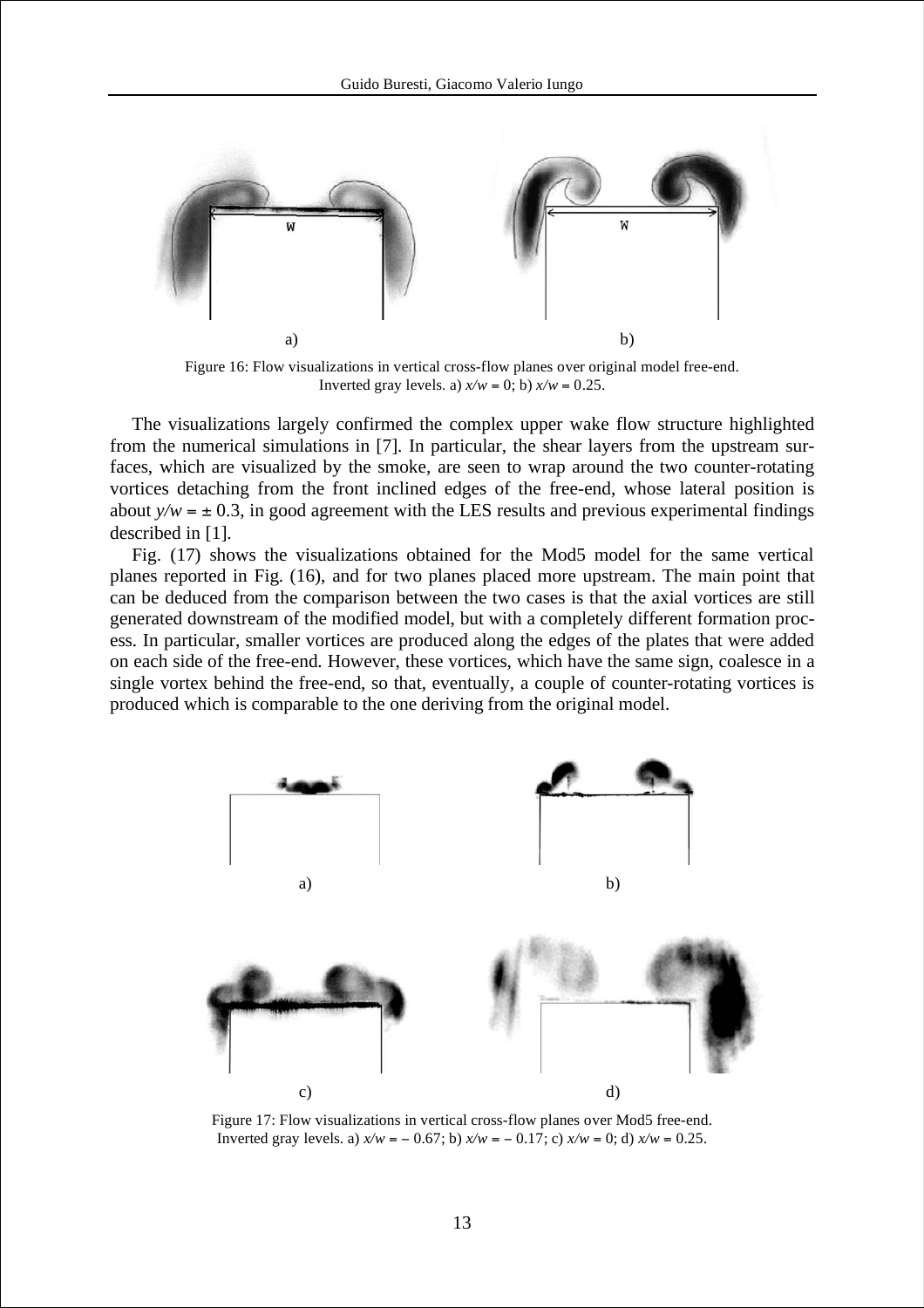Just as interesting are the visualizations obtained by positioning the laser sheet in longitudinal vertical planes, and in particular in the symmetry plane and in a plane passing through the position of the axial vortices, which are shown in Fig. (18) for the two models.

First of all, for the original model (Figs. (18a) and (18b)) a confirmation is obtained of the different height of the wake boundary in the two planes; moreover, the transversal shear layer detaching from the rear edge of the free-end is seen to rapidly bend downwards inside the wake, forming the boundary of a recirculation region behind the body, similarly to what was found in the LES simulation of [7]. Consequently, this shear layer apparently impinges on the rear model surface at a low vertical coordinate, confirming the previously-described findings from the pressure measurements.

As for the modified model (Figs. (18c) and (18d)), the visualizations show that the height of the wake boundary is definitely similar to that of the original model, thus confirming a comparable strength of the axial vortices released in the wake in the two cases. This may explain why no variation of the LF was found from the hot-wire measurements.

Finally, it must be pointed out that the images of the visualizations described herein are derived from digital videos which, in all the analysed cases, showed a significant unsteadiness of the flow, with the presence of oscillations of the whole recirculation region at very low frequencies.



Figure 18: Flow visualizations in vertical longitudinal planes. Inverted gray levels. a) Original model,  $\psi/w = 0$ ; b) Original model,  $\psi/w = 0.3$ ; c) Mod5,  $\psi/w = 0$ ; d) Mod5,  $\psi/w = 0.35$ .

c)  $\qquad \qquad d)$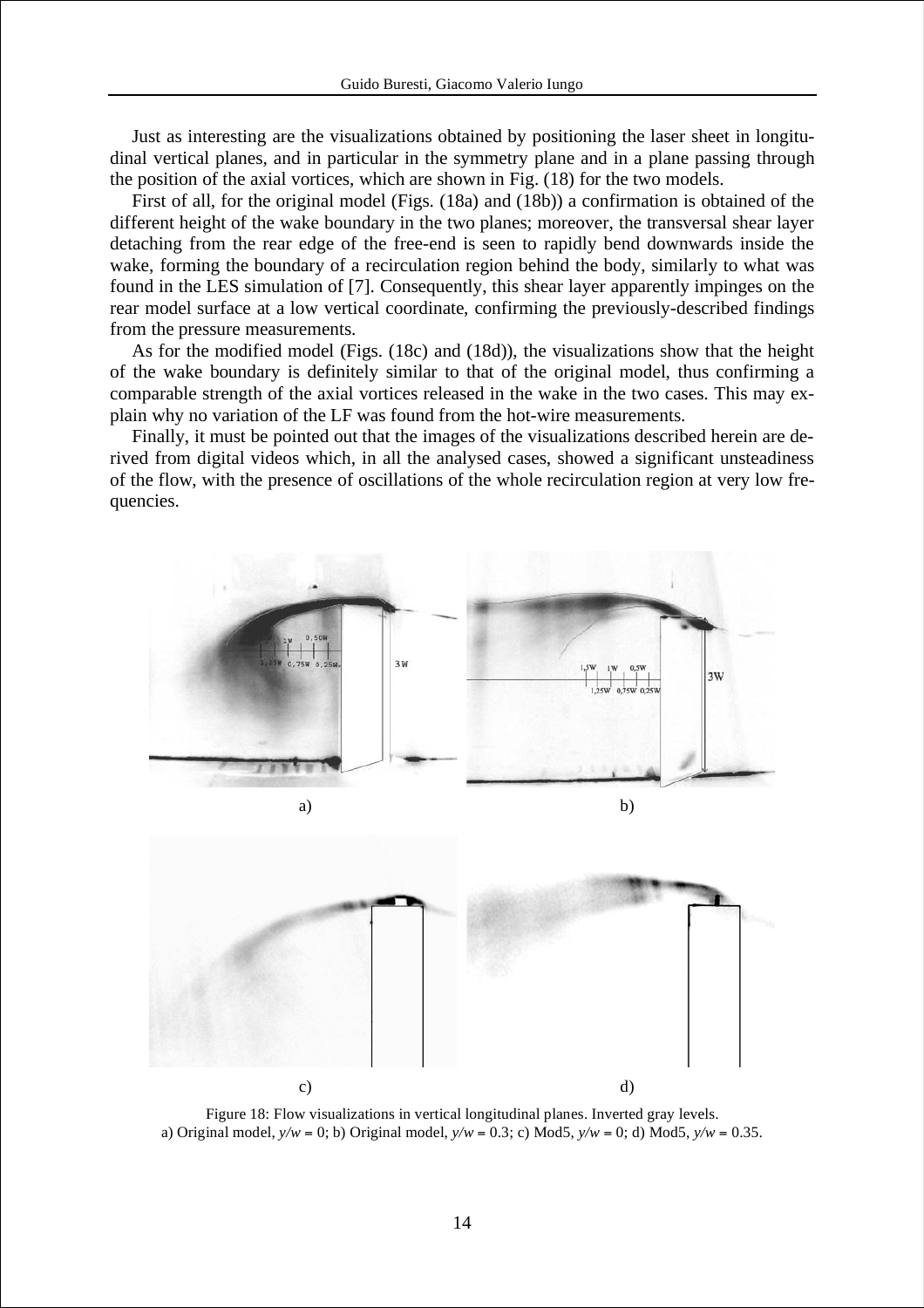### **5 DISCUSSION AND CONCLUSIONS**

The first purpose of this work was to gather further experimental evidence to substantiate previous physical interpretations on the connection between the observed fluctuations and the dynamics of different vorticity structures in the wake of a prism with equilateral triangular cross-section, placed vertically on a plane with its apex edge against the incoming flow.

Flow visualizations using smoke and a laser sheet confirmed the complex topology of the upper part of the near wake previously deduced from a LES numerical simulation; in particular, the shear layers from the upstream surfaces are seen to wrap around two counter-rotating vortices detaching from the front inclined edges of the free-end, and to produce a significant difference between the vertical position of the middle and lateral parts of the upper boundary of the wake. Furthermore, in the central portion of the near wake a recirculation region is present, and is bounded by the shear layer formed by the transversal vorticity shed from the rear edge of the free-end, which impinges on the lower part of the rear model surface.

The presence, intensity and regions of prevalence of three different frequencies in the wake fluctuations were then characterized by means of careful hot-wire surveys. In particular, the frequency connected with alternate vortex shedding from the lateral vertical edges of the prism, with a Strouhal number  $St = fw/U \approx 0.16$ , was found to dominate in the zones outside the lateral boundary of the wake, for vertical positions below  $z/h = 0.9$ . A lower frequency, at  $St \approx 0.05$ , was found to prevail in the velocity fluctuations in the whole upper wake, for downstream distances  $x/w > 1.5$ ; this frequency is associated with a vertical, in-phase, oscillation of the vorticity structures detaching from the free-end. Fluctuations were also observed at an intermediate frequency  $St \approx 0.09$ , and to be dominant in positions corresponding to the downstream boundary of the recirculation region in the central part of the near wake.

Measurements of the mean and fluctuating pressures over the tip and rear surfaces of the model completely confirmed the suggestion that the origin of the intermediate frequency may be an oscillation of the transversal vorticity sheet bounding the recirculation region behind the body. Peaks at this frequency were indeed found to dominate in the spectra of the pressure signals acquired both near the rear edge of the free-end and below the reattachment point on the rear surface, over which the corresponding fluctuations were also found to be in phase.

Subsequently, geometrical modifications of the model were carried out in order to vary the evolution and dynamics of the vorticity structures originating from the edges of the prism, and to characterize the possible connection between the various frequencies.

With the objective of altering, and possibly inhibiting, the vortex shedding mechanism, trapezoidal indentations were first added to the lateral edges of the model, extending either its lateral surfaces or its rear surface. The rationale behind these modifications was that the introduction of a considerable non-uniformity, both in model width and flow direction, along the height of the model might hinder the production of a regular vortex shedding with constant frequency. Conversely, and somewhat surprisingly, the hot-wire analysis of the wake flow fluctuations showed that strong alternate vortex shedding was still present in the modified configurations (even if with a slightly reduced regularity), and that the relevant Strouhal number decreased in close connection with the increase in the mean wake width. This finding is a further confirmation of the strength of the instability mechanism leading to alternate vortex shedding, and suggests that its domain of existence is definitely larger than could be expected.

As for the intermediate frequency, it was found to closely follow the variation of the vortex shedding frequency; this substantiates its connection with the length of the recirculation boundary, which is likely to be proportional to the width of the wake. On the other hand, no variation of this frequency was found when the rear edge of the free-end was modified by means of indentations or of an elongation with a circular arc plate. This result may be due to